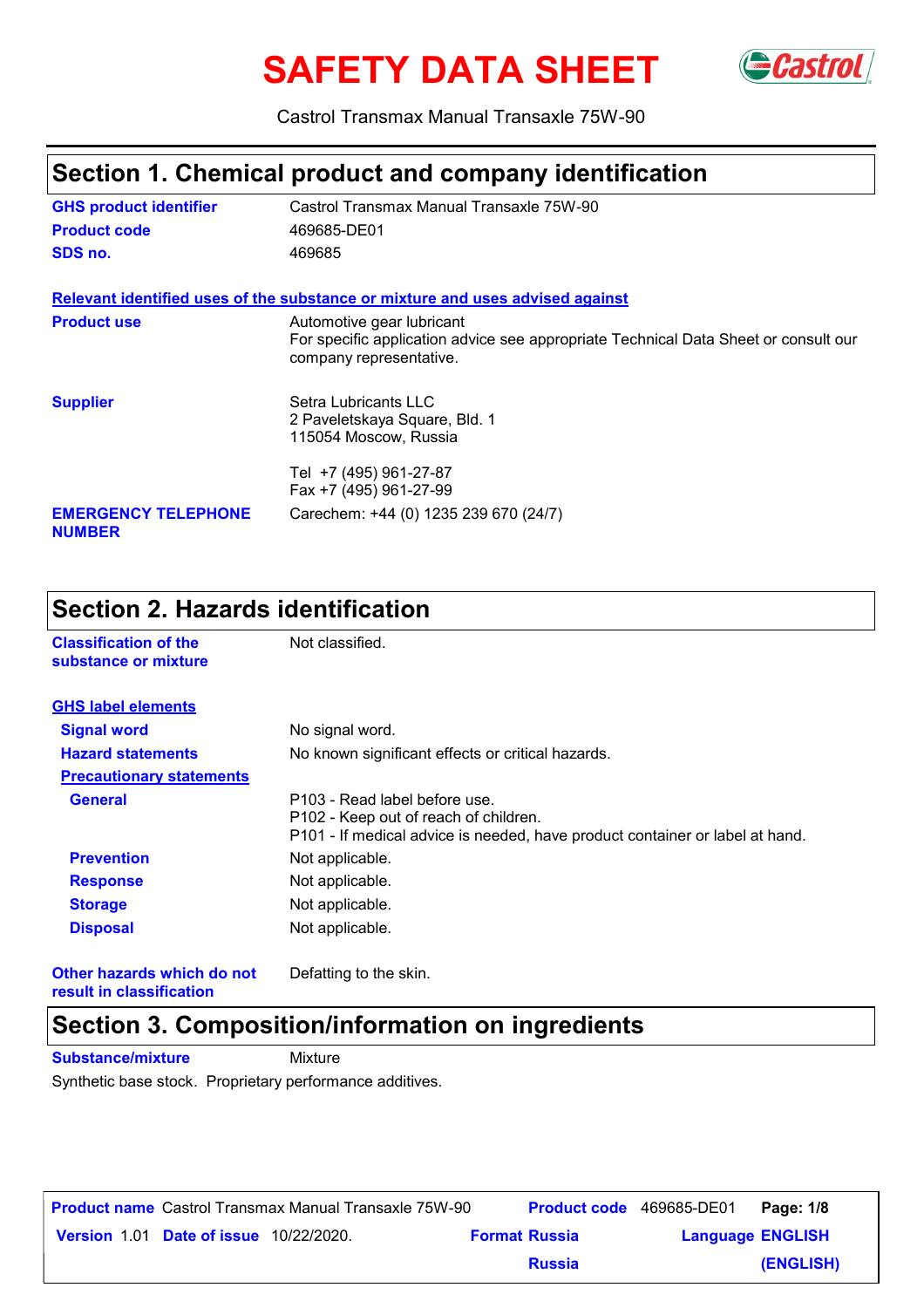# **Section 3. Composition/information on ingredients**

| <b>Ingredient name</b>                                                                                                                        | $\frac{9}{6}$            | <b>CAS number</b>                     |
|-----------------------------------------------------------------------------------------------------------------------------------------------|--------------------------|---------------------------------------|
| 1-Decene, homopolymer, hydrogenated<br>Dec-1-ene, homopolymer, hydrogenated Dec-1-ene, oligomers,                                             | l≥25 - ≤50<br>l≥25 - ≤50 | 68037-01-4<br>68037-01-4              |
| hydrogenated<br>Distillates (petroleum), solvent-dewaxed heavy paraffinic<br>Phosphoric acid esters, amine salt<br>$(Z)$ -octadec-9-enylamine | $≤10$<br><1<br>$≤0.3$    | 64742-65-0<br>Proprietary<br>112-90-3 |

**There are no additional ingredients present which, within the current knowledge of the supplier and in the concentrations applicable, are classified as hazardous to health or the environment and hence require reporting in this section.**

**Occupational exposure limits, if available, are listed in Section 8.**

#### **Section 4. First aid measures**

| <b>Description of necessary first aid measures</b> |                                                                                                                                                                                                                                         |
|----------------------------------------------------|-----------------------------------------------------------------------------------------------------------------------------------------------------------------------------------------------------------------------------------------|
| <b>Inhalation</b>                                  | If inhaled, remove to fresh air. Get medical attention if symptoms occur.                                                                                                                                                               |
| <b>Ingestion</b>                                   | Do not induce vomiting unless directed to do so by medical personnel. Get medical<br>attention if symptoms occur.                                                                                                                       |
| <b>Skin contact</b>                                | Wash skin thoroughly with soap and water or use recognised skin cleanser.<br>Remove contaminated clothing and shoes. Wash clothing before reuse. Clean<br>shoes thoroughly before reuse. Get medical attention if symptoms occur.       |
| <b>Eye contact</b>                                 | In case of contact, immediately flush eyes with plenty of water for at least 15<br>minutes. Eyelids should be held away from the eyeball to ensure thorough rinsing.<br>Check for and remove any contact lenses. Get medical attention. |
|                                                    | Most important symptoms/effects, acute and delayed                                                                                                                                                                                      |

#### **Most important symptoms/effects, acute and delayed**

See Section 11 for more detailed information on health effects and symptoms.

|                            | Indication of immediate medical attention and special treatment needed, if necessary |
|----------------------------|--------------------------------------------------------------------------------------|
| <b>Specific treatments</b> | No specific treatment.                                                               |
| <b>Notes to physician</b>  | Treatment should in general be symptomatic and directed to relieving any effects.    |

| <b>Protection of first-aiders</b> | No action shall be taken involving any personal risk or without suitable training. |  |
|-----------------------------------|------------------------------------------------------------------------------------|--|
|                                   |                                                                                    |  |

#### **Section 5. Firefighting measures**

| <b>Extinguishing media</b>                               |                                                                                                                                                                                                   |
|----------------------------------------------------------|---------------------------------------------------------------------------------------------------------------------------------------------------------------------------------------------------|
| <b>Suitable extinguishing</b><br>media                   | In case of fire, use foam, dry chemical or carbon dioxide extinguisher or spray.                                                                                                                  |
| <b>Unsuitable extinguishing</b><br>media                 | Do not use water jet.                                                                                                                                                                             |
| <b>Specific hazards arising</b><br>from the chemical     | In a fire or if heated, a pressure increase will occur and the container may burst.                                                                                                               |
| <b>Hazardous thermal</b><br>decomposition products       | Combustion products may include the following:<br>carbon oxides (CO, CO <sub>2</sub> ) (carbon monoxide, carbon dioxide)                                                                          |
| <b>Special protective actions</b><br>for fire-fighters   | Promptly isolate the scene by removing all persons from the vicinity of the incident if<br>there is a fire. No action shall be taken involving any personal risk or without<br>suitable training. |
| <b>Special protective</b><br>equipment for fire-fighters | Fire-fighters should wear positive pressure self-contained breathing apparatus<br>(SCBA) and full turnout gear.                                                                                   |

|                                               |  | <b>Product name</b> Castrol Transmax Manual Transaxle 75W-90 |               | <b>Product code</b> 469685-DE01 | Page: 2/8 |
|-----------------------------------------------|--|--------------------------------------------------------------|---------------|---------------------------------|-----------|
| <b>Version 1.01 Date of issue 10/22/2020.</b> |  | <b>Format Russia</b>                                         |               | <b>Language ENGLISH</b>         |           |
|                                               |  |                                                              | <b>Russia</b> |                                 | (ENGLISH) |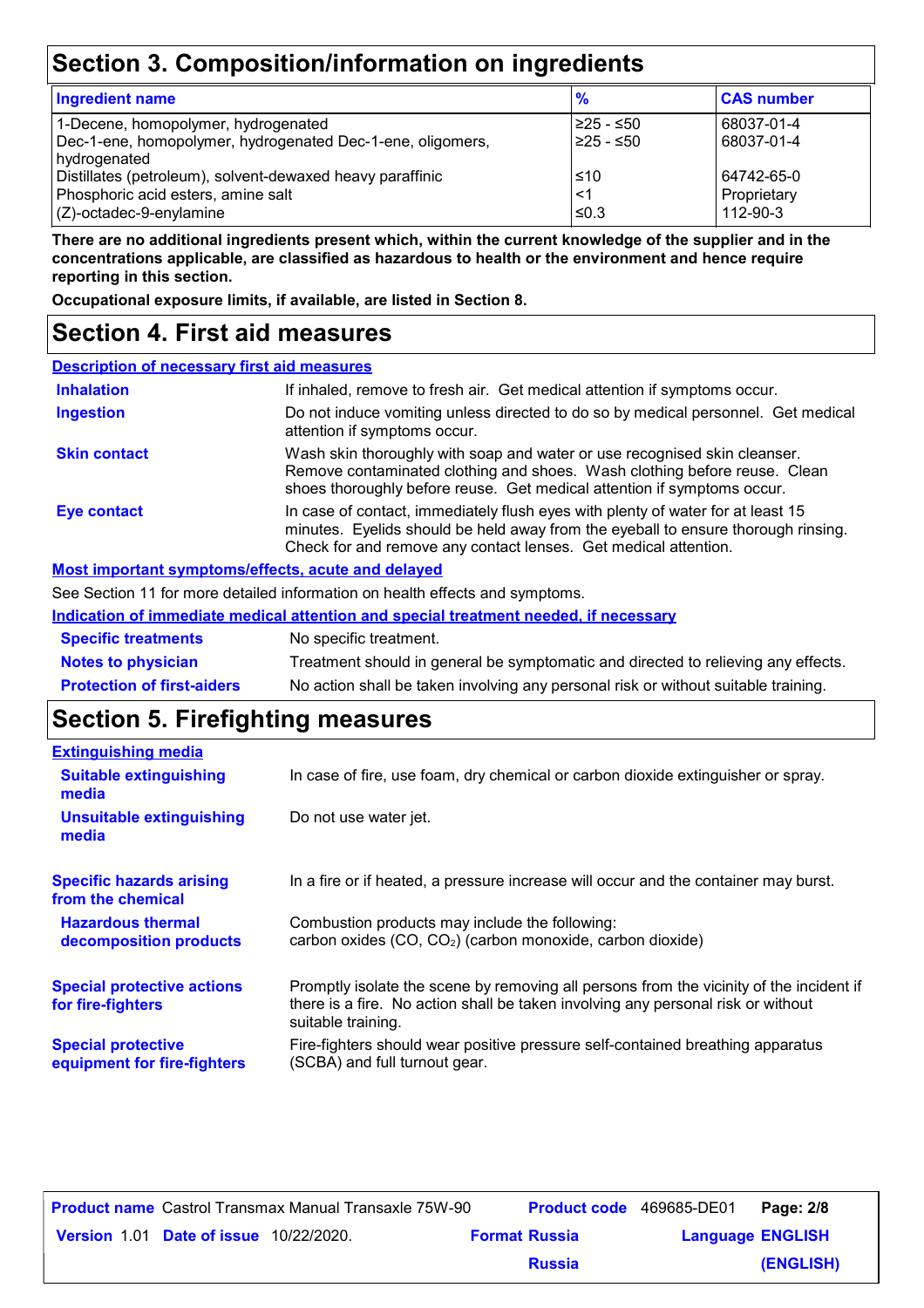#### **Section 6. Accidental release measures**

|                                                             | <b>Personal precautions, protective equipment and emergency procedures</b>                                                                                                                                                                                                                                                                                                                         |
|-------------------------------------------------------------|----------------------------------------------------------------------------------------------------------------------------------------------------------------------------------------------------------------------------------------------------------------------------------------------------------------------------------------------------------------------------------------------------|
| For non-emergency<br>personnel                              | No action shall be taken involving any personal risk or without suitable training.<br>Evacuate surrounding areas. Keep unnecessary and unprotected personnel from<br>entering. Do not touch or walk through spilt material. Put on appropriate personal<br>protective equipment. Floors may be slippery; use care to avoid falling.                                                                |
| For emergency responders                                    | If specialised clothing is required to deal with the spillage, take note of any<br>information in Section 8 on suitable and unsuitable materials. See also the<br>information in "For non-emergency personnel".                                                                                                                                                                                    |
| <b>Environmental precautions</b>                            | Avoid dispersal of spilt material and runoff and contact with soil, waterways, drains<br>and sewers. Inform the relevant authorities if the product has caused environmental<br>pollution (sewers, waterways, soil or air).                                                                                                                                                                        |
| <b>Methods and material for containment and cleaning up</b> |                                                                                                                                                                                                                                                                                                                                                                                                    |
| <b>Small spill</b>                                          | Stop leak if without risk. Move containers from spill area. Absorb with an inert<br>material and place in an appropriate waste disposal container. Dispose of via a<br>licensed waste disposal contractor.                                                                                                                                                                                         |
| <b>Large spill</b>                                          | Stop leak if without risk. Move containers from spill area. Prevent entry into sewers,<br>water courses, basements or confined areas. Contain and collect spillage with non-<br>combustible, absorbent material e.g. sand, earth, vermiculite or diatomaceous earth<br>and place in container for disposal according to local regulations. Dispose of via a<br>licensed waste disposal contractor. |

#### **Section 7. Handling and storage**

#### **Precautions for safe handling**

| <b>Protective measures</b>                                                       | Put on appropriate personal protective equipment (see Section 8).                                                                                                                                                                                                                                                                                                                                                                                                                                                                                                                              |
|----------------------------------------------------------------------------------|------------------------------------------------------------------------------------------------------------------------------------------------------------------------------------------------------------------------------------------------------------------------------------------------------------------------------------------------------------------------------------------------------------------------------------------------------------------------------------------------------------------------------------------------------------------------------------------------|
| <b>Advice on general</b><br>occupational hygiene                                 | Eating, drinking and smoking should be prohibited in areas where this material is<br>handled, stored and processed. Wash thoroughly after handling. Remove<br>contaminated clothing and protective equipment before entering eating areas. See<br>also Section 8 for additional information on hygiene measures.                                                                                                                                                                                                                                                                               |
| <b>Conditions for safe storage,</b><br>including any<br><b>incompatibilities</b> | Store in accordance with local regulations. Store in original container protected<br>from direct sunlight in a dry, cool and well-ventilated area, away from incompatible<br>materials (see Section 10) and food and drink. Keep container tightly closed and<br>sealed until ready for use. Store and use only in equipment/containers designed for<br>use with this product. Containers that have been opened must be carefully resealed<br>and kept upright to prevent leakage. Do not store in unlabelled containers. Use<br>appropriate containment to avoid environmental contamination. |
| <b>Not suitable</b>                                                              | Prolonged exposure to elevated temperature.                                                                                                                                                                                                                                                                                                                                                                                                                                                                                                                                                    |

#### **Section 8. Exposure controls/personal protection**

#### **Control parameters**

None. **Occupational exposure limits**

**Appropriate engineering controls** Provide exhaust ventilation or other engineering controls to keep the relevant airborne concentrations below their respective occupational exposure limits. All activities involving chemicals should be assessed for their risks to health, to ensure exposures are adequately controlled. Personal protective equipment should only be considered after other forms of control measures (e.g. engineering controls) have been suitably evaluated. Personal protective equipment should conform to appropriate standards, be suitable for use, be kept in good condition and properly maintained.

|                                               | <b>Product name</b> Castrol Transmax Manual Transaxle 75W-90 | <b>Product code</b> 469685-DE01 |                         | Page: 3/8 |
|-----------------------------------------------|--------------------------------------------------------------|---------------------------------|-------------------------|-----------|
| <b>Version 1.01 Date of issue 10/22/2020.</b> |                                                              | <b>Format Russia</b>            | <b>Language ENGLISH</b> |           |
|                                               |                                                              | <b>Russia</b>                   |                         | (ENGLISH) |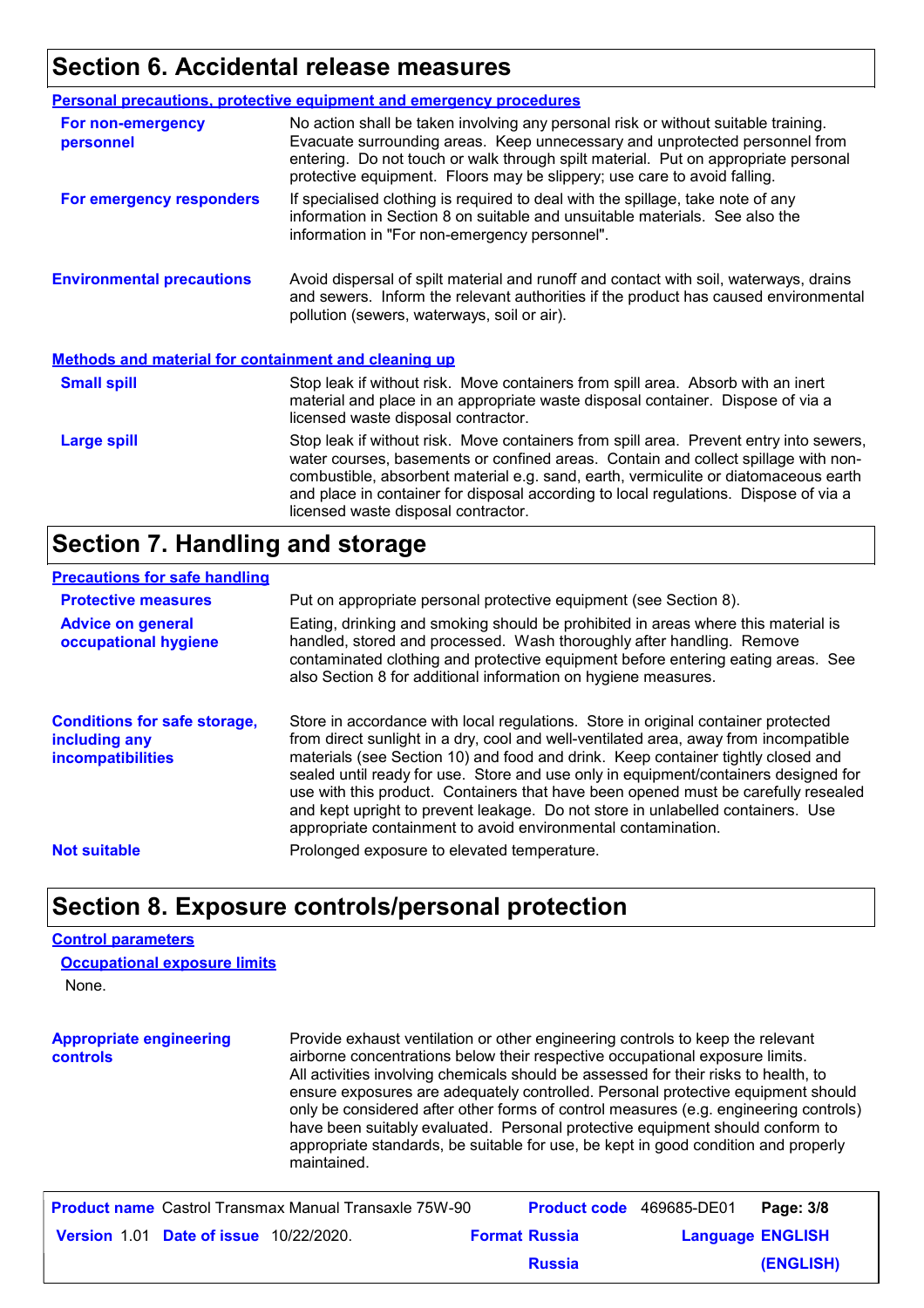# **Section 8. Exposure controls/personal protection**

|                                           | Your supplier of personal protective equipment should be consulted for advice on<br>selection and appropriate standards. For further information contact your national<br>organisation for standards.<br>The final choice of protective equipment will depend upon a risk assessment. It is<br>important to ensure that all items of personal protective equipment are compatible.                                                                                                                                                                                                                                                                                                                                                                                                              |
|-------------------------------------------|-------------------------------------------------------------------------------------------------------------------------------------------------------------------------------------------------------------------------------------------------------------------------------------------------------------------------------------------------------------------------------------------------------------------------------------------------------------------------------------------------------------------------------------------------------------------------------------------------------------------------------------------------------------------------------------------------------------------------------------------------------------------------------------------------|
| <b>Environmental exposure</b><br>controls | Emissions from ventilation or work process equipment should be checked to ensure<br>they comply with the requirements of environmental protection legislation. In some<br>cases, fume scrubbers, filters or engineering modifications to the process<br>equipment will be necessary to reduce emissions to acceptable levels.                                                                                                                                                                                                                                                                                                                                                                                                                                                                   |
| <b>Individual protection measures</b>     |                                                                                                                                                                                                                                                                                                                                                                                                                                                                                                                                                                                                                                                                                                                                                                                                 |
| <b>Hygiene measures</b>                   | Wash hands, forearms and face thoroughly after handling chemical products, before<br>eating, smoking and using the lavatory and at the end of the working period.<br>Appropriate techniques should be used to remove potentially contaminated clothing.<br>Wash contaminated clothing before reusing. Ensure that eyewash stations and<br>safety showers are close to the workstation location.                                                                                                                                                                                                                                                                                                                                                                                                 |
| <b>Eye/face protection</b>                | Safety glasses with side shields.                                                                                                                                                                                                                                                                                                                                                                                                                                                                                                                                                                                                                                                                                                                                                               |
| <b>Skin protection</b>                    |                                                                                                                                                                                                                                                                                                                                                                                                                                                                                                                                                                                                                                                                                                                                                                                                 |
| <b>Hand protection</b>                    | Wear protective gloves if prolonged or repeated contact is likely. Wear chemical<br>resistant gloves. Recommended: Nitrile gloves. The correct choice of protective<br>gloves depends upon the chemicals being handled, the conditions of work and use,<br>and the condition of the gloves (even the best chemically resistant glove will break<br>down after repeated chemical exposures). Most gloves provide only a short time of<br>protection before they must be discarded and replaced. Because specific work<br>environments and material handling practices vary, safety procedures should be<br>developed for each intended application. Gloves should therefore be chosen in<br>consultation with the supplier/manufacturer and with a full assessment of the<br>working conditions. |
| <b>Body protection</b>                    | Use of protective clothing is good industrial practice.<br>Personal protective equipment for the body should be selected based on the task<br>being performed and the risks involved and should be approved by a specialist<br>before handling this product.<br>Cotton or polyester/cotton overalls will only provide protection against light<br>superficial contamination that will not soak through to the skin. Overalls should be<br>laundered on a regular basis. When the risk of skin exposure is high (e.g. when<br>cleaning up spillages or if there is a risk of splashing) then chemical resistant aprons<br>and/or impervious chemical suits and boots will be required.                                                                                                           |
| <b>Respiratory protection</b>             | In case of insufficient ventilation, wear suitable respiratory equipment.<br>The correct choice of respiratory protection depends upon the chemicals being<br>handled, the conditions of work and use, and the condition of the respiratory<br>equipment. Safety procedures should be developed for each intended application.<br>Respiratory protection equipment should therefore be chosen in consultation with<br>the supplier/manufacturer and with a full assessment of the working conditions.                                                                                                                                                                                                                                                                                           |

# **Section 9. Physical and chemical properties**

| <b>Appearance</b>       |                                        |
|-------------------------|----------------------------------------|
| <b>Physical state</b>   | Liquid.                                |
| Colour                  | Amber.                                 |
| <b>Odour</b>            | Not available.                         |
| <b>Odour threshold</b>  | Not available.                         |
| рH                      | Not available.                         |
| <b>Melting point</b>    | Not available.                         |
| <b>Boiling point</b>    | Not available.                         |
| <b>Flash point</b>      | Open cup: >180°C (>356°F) [Cleveland.] |
| <b>Evaporation rate</b> | Not available.                         |
|                         |                                        |

|                                               | <b>Product name</b> Castrol Transmax Manual Transaxle 75W-90 |                      | <b>Product code</b> 469685-DE01 |                         | Page: 4/8 |
|-----------------------------------------------|--------------------------------------------------------------|----------------------|---------------------------------|-------------------------|-----------|
| <b>Version 1.01 Date of issue 10/22/2020.</b> |                                                              | <b>Format Russia</b> |                                 | <b>Language ENGLISH</b> |           |
|                                               |                                                              |                      | <b>Russia</b>                   |                         | (ENGLISH) |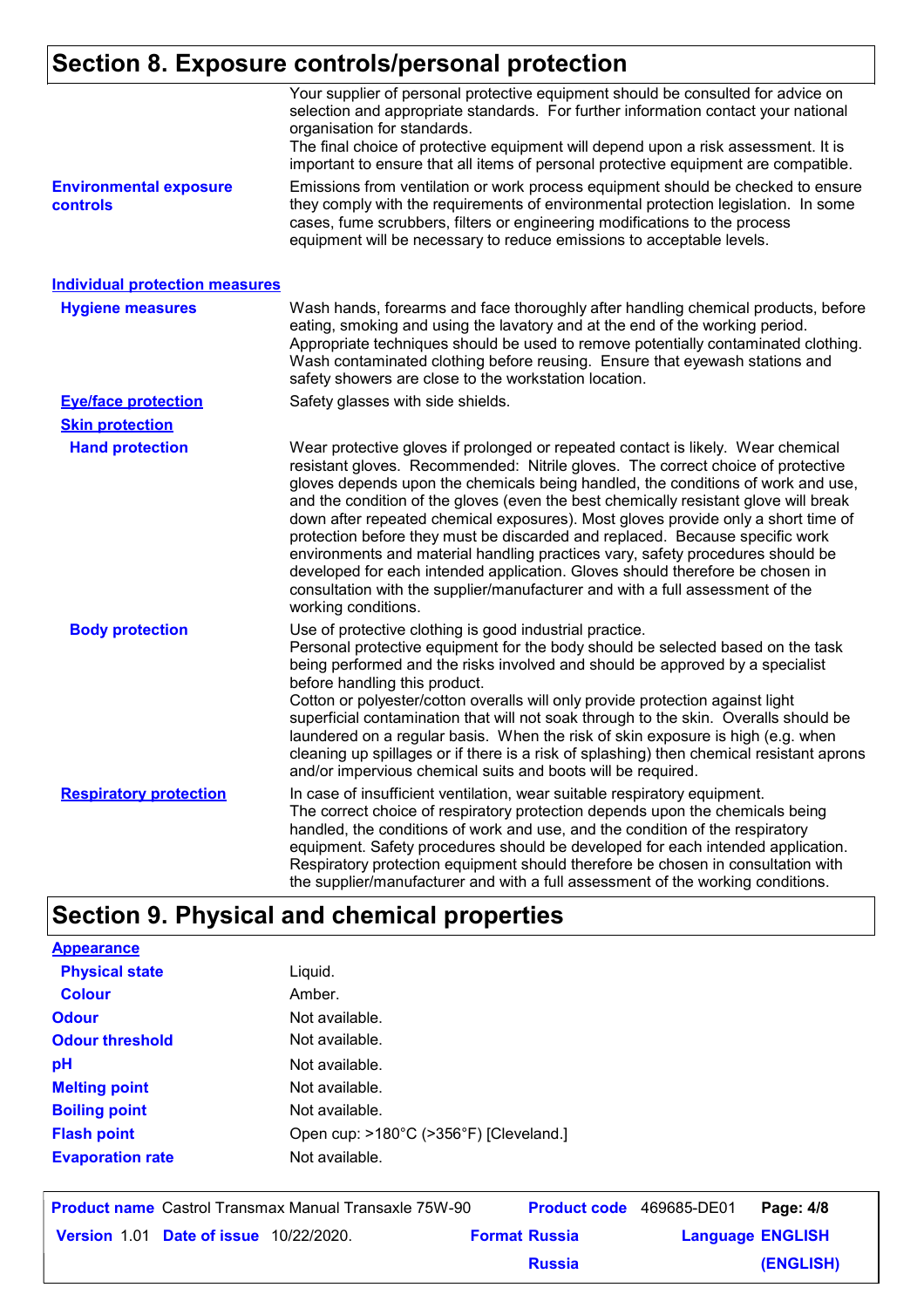## **Section 9. Physical and chemical properties**

| <b>Flammability (solid, gas)</b>                  | Not applicable. Based on - Physical state                                                                                                |
|---------------------------------------------------|------------------------------------------------------------------------------------------------------------------------------------------|
| Lower and upper explosive<br>(flammable) limits   | Not available.                                                                                                                           |
| <b>Vapour pressure</b>                            | Not available.                                                                                                                           |
| <b>Vapour density</b>                             | Not available.                                                                                                                           |
| <b>Relative density</b>                           | Not available.                                                                                                                           |
| <b>Density</b>                                    | <1000 kg/m <sup>3</sup> (<1 g/cm <sup>3</sup> ) at 15 <sup>°</sup> C                                                                     |
| <b>Solubility</b>                                 | insoluble in water.                                                                                                                      |
| <b>Partition coefficient: n-</b><br>octanol/water | Not available.                                                                                                                           |
| <b>Auto-ignition temperature</b>                  | Not available.                                                                                                                           |
| <b>Decomposition temperature</b>                  | Not available.                                                                                                                           |
| <b>Viscosity</b>                                  | Kinematic: 77.58 mm <sup>2</sup> /s (77.58 cSt) at $40^{\circ}$ C<br>Kinematic: 14.63 mm <sup>2</sup> /s (14.63 cSt) at 100 $^{\circ}$ C |

### **Section 10. Stability and reactivity**

| <b>Reactivity</b>                                   | No specific test data available for this product. Refer to Conditions to avoid and<br>Incompatible materials for additional information.                                   |
|-----------------------------------------------------|----------------------------------------------------------------------------------------------------------------------------------------------------------------------------|
| <b>Chemical stability</b>                           | The product is stable.                                                                                                                                                     |
| <b>Possibility of hazardous</b><br><b>reactions</b> | Under normal conditions of storage and use, hazardous reactions will not occur.<br>Under normal conditions of storage and use, hazardous polymerisation will not<br>occur. |
| <b>Conditions to avoid</b>                          | Avoid all possible sources of ignition (spark or flame).                                                                                                                   |
| <b>Incompatible materials</b>                       | Reactive or incompatible with the following materials: oxidising materials.                                                                                                |
| <b>Hazardous decomposition</b><br>products          | Under normal conditions of storage and use, hazardous decomposition products<br>should not be produced.                                                                    |

### **Section 11. Toxicological information**

#### **Information on toxicological effects**

**Specific target organ toxicity (single exposure)**

| <b>Name</b>                                        | <b>Category</b> | <b>Route of</b><br>exposure | <b>Target organs</b>            |
|----------------------------------------------------|-----------------|-----------------------------|---------------------------------|
| $(Z)$ -octadec-9-enylamine                         | Category 3      | Not applicable.             | Respiratory tract<br>irritation |
| Specific target organ toxicity (repeated exposure) |                 |                             |                                 |
| <b>Name</b>                                        | <b>Category</b> | <b>Route of</b><br>exposure | <b>Target organs</b>            |
| $(Z)$ -octadec-9-enylamine                         | Category 2      | Not determined              | Not determined                  |

**Aspiration hazard**

|                                               | <b>Product name</b> Castrol Transmax Manual Transaxle 75W-90 |                      | <b>Product code</b> 469685-DE01 | Page: 5/8               |
|-----------------------------------------------|--------------------------------------------------------------|----------------------|---------------------------------|-------------------------|
| <b>Version 1.01 Date of issue 10/22/2020.</b> |                                                              | <b>Format Russia</b> |                                 | <b>Language ENGLISH</b> |
|                                               |                                                              | <b>Russia</b>        |                                 | (ENGLISH)               |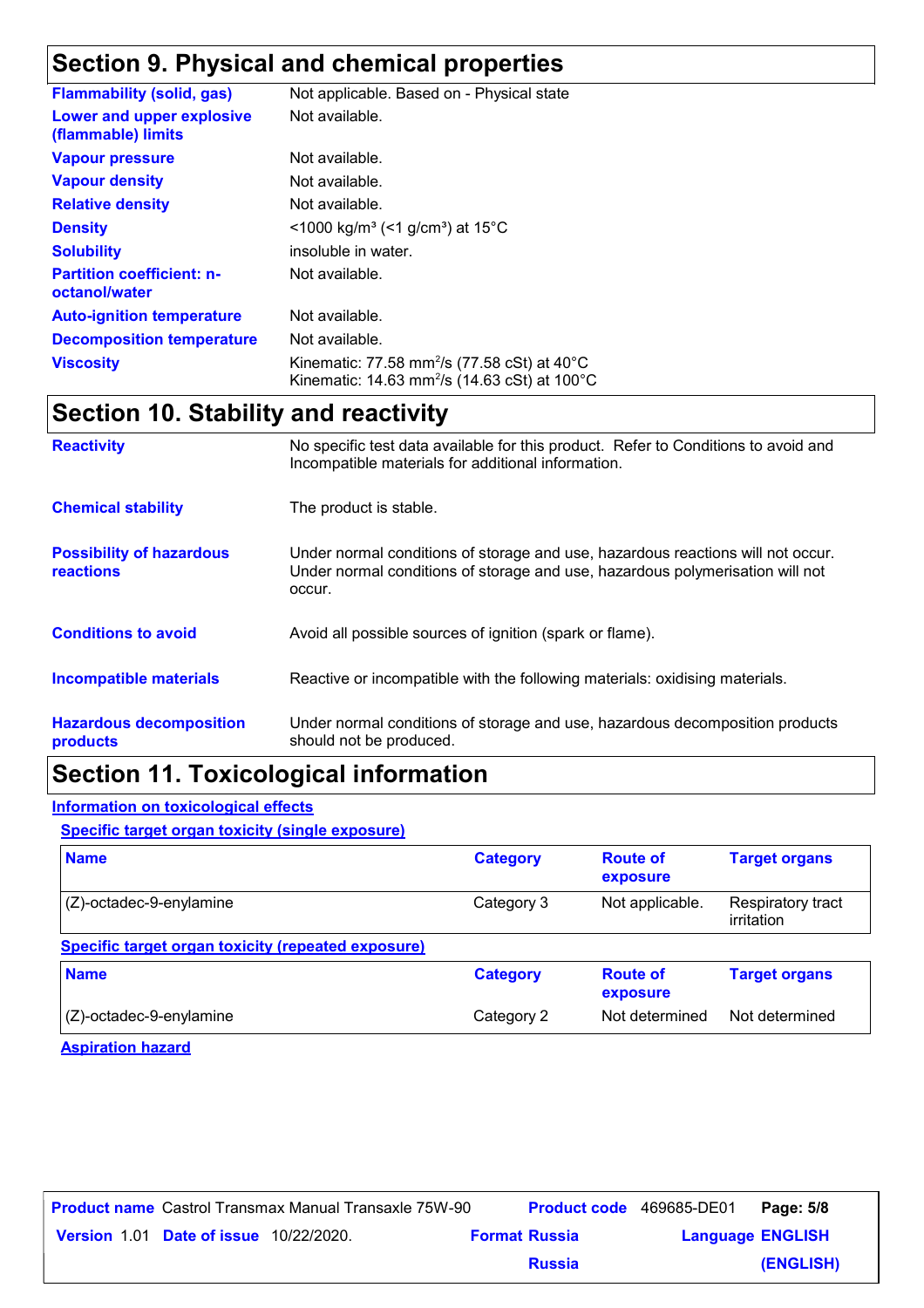### **Section 11. Toxicological information**

| <b>Name</b>                                                                                                                                                                    |                                                                                                                             | <b>Result</b>                                                                                                           |  |
|--------------------------------------------------------------------------------------------------------------------------------------------------------------------------------|-----------------------------------------------------------------------------------------------------------------------------|-------------------------------------------------------------------------------------------------------------------------|--|
| 1-Decene, homopolymer, hydrogenated<br>Dec-1-ene, homopolymer, hydrogenated Dec-1-ene, oligomers,<br>hydrogenated<br>Distillates (petroleum), solvent-dewaxed heavy paraffinic |                                                                                                                             | <b>ASPIRATION HAZARD - Category 1</b><br><b>ASPIRATION HAZARD - Category 1</b><br><b>ASPIRATION HAZARD - Category 1</b> |  |
| (Z)-octadec-9-enylamine                                                                                                                                                        |                                                                                                                             | <b>ASPIRATION HAZARD - Category 1</b>                                                                                   |  |
| <b>Information on likely routes</b><br>of exposure                                                                                                                             | Routes of entry anticipated: Dermal, Inhalation.                                                                            |                                                                                                                         |  |
| <b>Potential acute health effects</b>                                                                                                                                          |                                                                                                                             |                                                                                                                         |  |
| <b>Eye contact</b>                                                                                                                                                             | No known significant effects or critical hazards.                                                                           |                                                                                                                         |  |
| <b>Inhalation</b>                                                                                                                                                              | vapour pressure.                                                                                                            | Vapour inhalation under ambient conditions is not normally a problem due to low                                         |  |
| <b>Skin contact</b>                                                                                                                                                            | Defatting to the skin. May cause skin dryness and irritation.                                                               |                                                                                                                         |  |
| <b>Ingestion</b>                                                                                                                                                               | No known significant effects or critical hazards.                                                                           |                                                                                                                         |  |
|                                                                                                                                                                                | Symptoms related to the physical, chemical and toxicological characteristics                                                |                                                                                                                         |  |
| <b>Eye contact</b>                                                                                                                                                             | No specific data.                                                                                                           |                                                                                                                         |  |
| <b>Inhalation</b>                                                                                                                                                              | May be harmful by inhalation if exposure to vapour, mists or fumes resulting from<br>thermal decomposition products occurs. |                                                                                                                         |  |
| <b>Skin contact</b>                                                                                                                                                            | Adverse symptoms may include the following:<br>irritation<br>dryness<br>cracking                                            |                                                                                                                         |  |
| <b>Ingestion</b>                                                                                                                                                               | No specific data.                                                                                                           |                                                                                                                         |  |
|                                                                                                                                                                                | Delayed and immediate effects as well as chronic effects from short and long-term exposure                                  |                                                                                                                         |  |
| <b>Eye contact</b>                                                                                                                                                             |                                                                                                                             | Potential risk of transient stinging or redness if accidental eye contact occurs.                                       |  |
| <b>Inhalation</b>                                                                                                                                                              | of the respiratory tract.                                                                                                   | Overexposure to the inhalation of airborne droplets or aerosols may cause irritation                                    |  |
| <b>Skin contact</b>                                                                                                                                                            | Prolonged or repeated contact can defat the skin and lead to irritation, cracking and/<br>or dermatitis.                    |                                                                                                                         |  |
| <b>Ingestion</b>                                                                                                                                                               | Ingestion of large quantities may cause nausea and diarrhoea.                                                               |                                                                                                                         |  |
| <b>Potential chronic health effects</b>                                                                                                                                        |                                                                                                                             |                                                                                                                         |  |
| <b>General</b>                                                                                                                                                                 | No known significant effects or critical hazards.                                                                           |                                                                                                                         |  |
| <b>Carcinogenicity</b>                                                                                                                                                         | No known significant effects or critical hazards.                                                                           |                                                                                                                         |  |
| <b>Mutagenicity</b>                                                                                                                                                            | No known significant effects or critical hazards.                                                                           |                                                                                                                         |  |
|                                                                                                                                                                                | No known significant effects or critical hazards.                                                                           |                                                                                                                         |  |
| <b>Teratogenicity</b>                                                                                                                                                          |                                                                                                                             |                                                                                                                         |  |
| <b>Developmental effects</b>                                                                                                                                                   | No known significant effects or critical hazards.                                                                           |                                                                                                                         |  |

### **Section 12. Ecological information**

**Environmental effects** No known significant effects or critical hazards.

#### **Persistence and degradability**

Partially biodegradable.

#### **Bioaccumulative potential**

|                                               | <b>Product name</b> Castrol Transmax Manual Transaxle 75W-90 | <b>Product code</b> 469685-DE01 |                         | Page: 6/8 |
|-----------------------------------------------|--------------------------------------------------------------|---------------------------------|-------------------------|-----------|
| <b>Version 1.01 Date of issue 10/22/2020.</b> |                                                              | <b>Format Russia</b>            | <b>Language ENGLISH</b> |           |
|                                               |                                                              | <b>Russia</b>                   |                         | (ENGLISH) |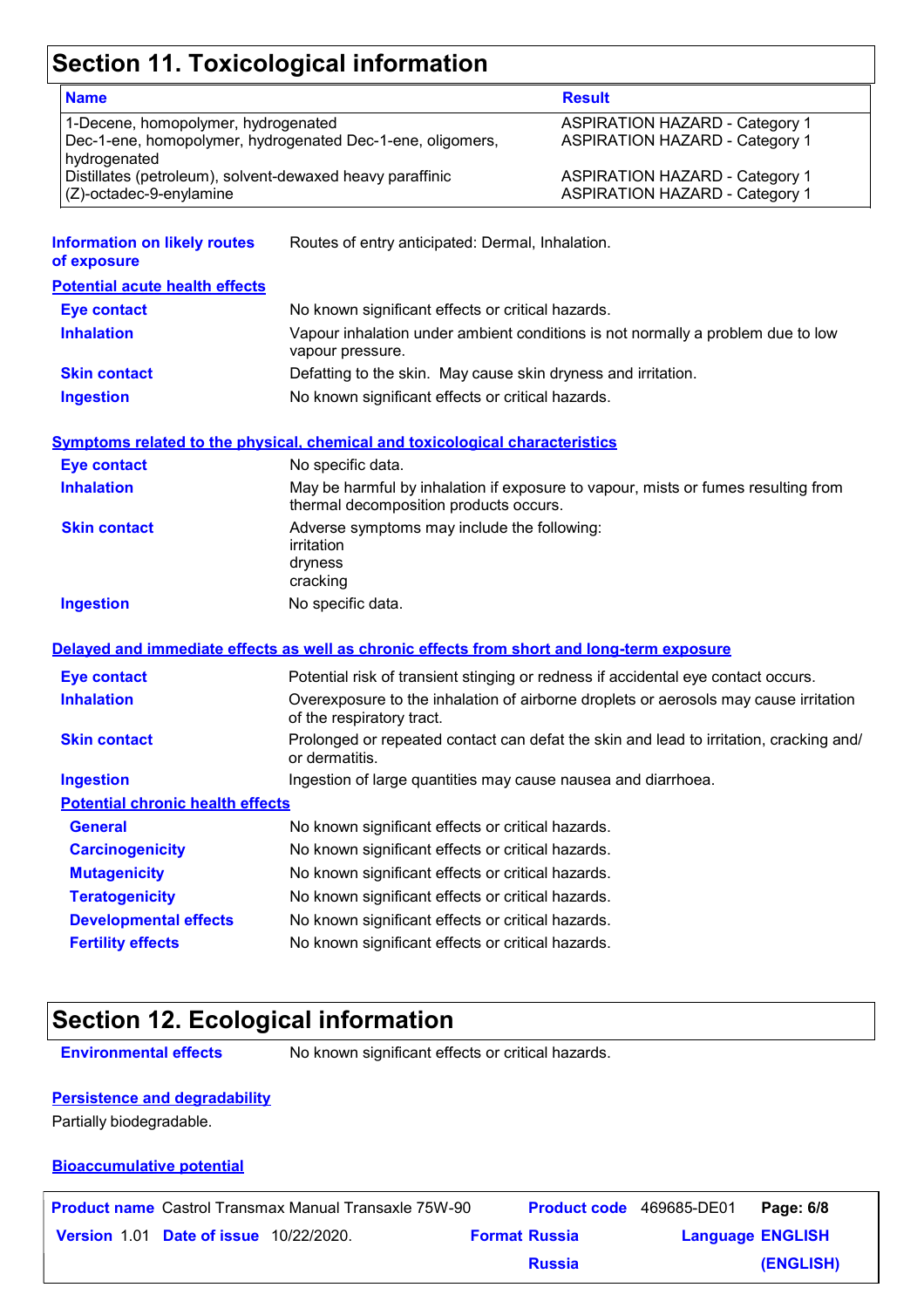### **Section 12. Ecological information**

This product is not expected to bioaccumulate through food chains in the environment.

| <b>Mobility in soil</b>             |                                                                                                                           |
|-------------------------------------|---------------------------------------------------------------------------------------------------------------------------|
| <b>Mobility</b>                     | Spillages may penetrate the soil causing ground water contamination.                                                      |
| <b>Other ecological information</b> | Spills may form a film on water surfaces causing physical damage to organisms.<br>Oxygen transfer could also be impaired. |

### **Section 13. Disposal considerations**

| <b>Disposal methods</b> | The generation of waste should be avoided or minimised wherever possible.<br>Significant quantities of waste product residues should not be disposed of via the<br>foul sewer but processed in a suitable effluent treatment plant. Dispose of surplus<br>and non-recyclable products via a licensed waste disposal contractor. Disposal of<br>this product, solutions and any by-products should at all times comply with the<br>requirements of environmental protection and waste disposal legislation and any<br>regional local authority requirements. Waste packaging should be recycled.<br>Incineration or landfill should only be considered when recycling is not feasible. This<br>material and its container must be disposed of in a safe way. Empty containers or<br>liners may retain some product residues. Avoid dispersal of spilt material and runoff |
|-------------------------|--------------------------------------------------------------------------------------------------------------------------------------------------------------------------------------------------------------------------------------------------------------------------------------------------------------------------------------------------------------------------------------------------------------------------------------------------------------------------------------------------------------------------------------------------------------------------------------------------------------------------------------------------------------------------------------------------------------------------------------------------------------------------------------------------------------------------------------------------------------------------|
|                         | and contact with soil, waterways, drains and sewers.                                                                                                                                                                                                                                                                                                                                                                                                                                                                                                                                                                                                                                                                                                                                                                                                                     |

#### **Section 14. Transport information**

|                                      | <b>IMDG</b>              | <b>IATA</b>              |
|--------------------------------------|--------------------------|--------------------------|
| <b>UN number</b>                     | Not regulated.           | Not regulated.           |
| <b>UN proper</b><br>shipping name    | $\overline{\phantom{a}}$ | $\overline{\phantom{a}}$ |
| <b>Transport hazard</b><br>class(es) | $\overline{\phantom{a}}$ | $\overline{\phantom{a}}$ |
| <b>Packing group</b>                 | $\blacksquare$           | $\overline{\phantom{a}}$ |
| <b>Environmental</b><br>hazards      | No.                      | No.                      |
| <b>Additional</b><br>information     | $\overline{\phantom{a}}$ | $\overline{\phantom{a}}$ |

**Special precautions for user** Not available.

### **Section 15. Regulatory information**

| <b>Regulation according to other foreign laws</b>            |                                                                                                                                |                      |                         |           |  |
|--------------------------------------------------------------|--------------------------------------------------------------------------------------------------------------------------------|----------------------|-------------------------|-----------|--|
| <b>REACH Status</b>                                          | The company, as identified in Section 1, sells this product in the EU in compliance<br>with the current requirements of REACH. |                      |                         |           |  |
| <b>United States inventory</b><br>(TSCA 8b)                  | All components are active or exempted.                                                                                         |                      |                         |           |  |
| <b>Australia inventory (AICS)</b>                            | All components are listed or exempted.                                                                                         |                      |                         |           |  |
| <b>Canada inventory</b>                                      | All components are listed or exempted.                                                                                         |                      |                         |           |  |
| <b>China inventory (IECSC)</b>                               | All components are listed or exempted.                                                                                         |                      |                         |           |  |
| <b>Product name</b> Castrol Transmax Manual Transaxle 75W-90 |                                                                                                                                | <b>Product code</b>  | 469685-DE01             | Page: 7/8 |  |
| <b>Version 1.01 Date of issue</b>                            | 10/22/2020.                                                                                                                    | <b>Format Russia</b> | <b>Language ENGLISH</b> |           |  |

**Russia**

**(ENGLISH)**